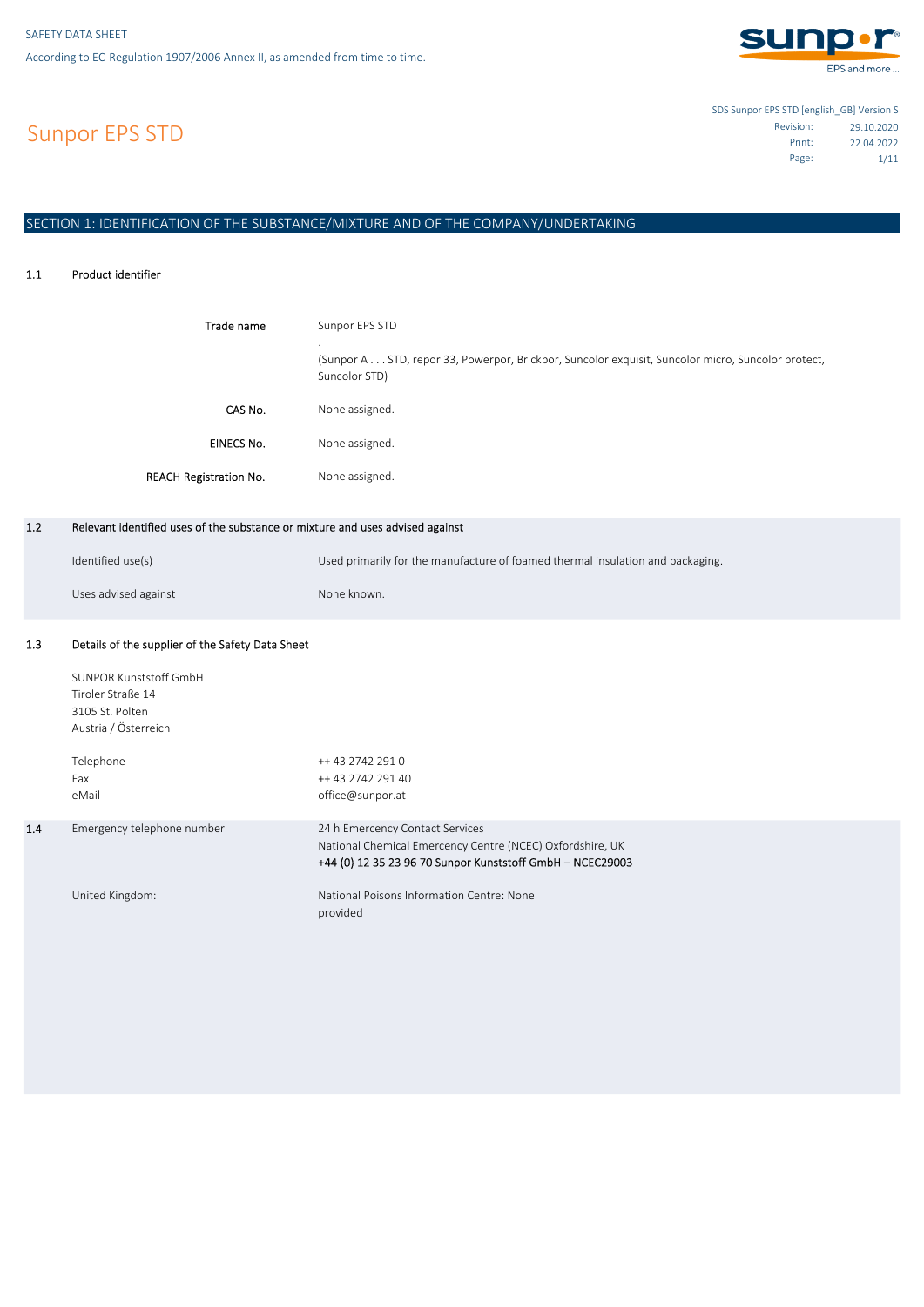According to EC-Regulation 1907/2006 Annex II, as amended from time to time.

SDS Sunpor EPS STD [english\_GB] Version S

Revision: 29.10.2020

# SECTION 2: HAZARDS IDENTIFICATION

**sunp.r** EPS and more ...

Page: 2/11

## 2.1 Classification of the substance or mixture

|                    | Regulation (EC) No. 1272/2008 (CLP)                                                                   | None assigned.                                                                                                                                                                                                                                |
|--------------------|-------------------------------------------------------------------------------------------------------|-----------------------------------------------------------------------------------------------------------------------------------------------------------------------------------------------------------------------------------------------|
| 2.2 Label elements |                                                                                                       | According to Regulation (EC) No. 1272/2008 (CLP)<br>Sunpor EPS STD                                                                                                                                                                            |
|                    | Trade name<br>Hazard Pictogram<br>Signal word(s)<br>Hazard statement(s)<br>Precautionary statement(s) | None.<br>None.<br>None.<br>None.                                                                                                                                                                                                              |
|                    | Self assessed precautionary statement                                                                 | P210: Keep away from heat, sparks, open flame, hot surfaces - No smoking.<br>P233: Keep container tightly closed.<br>P243: Take precautionary measures against static discharge.<br>P403 + P235: Store in a well-ventilated place. Keep cool. |
| 2.3 Other hazards  |                                                                                                       | May cause some eye irritation which should cease after removal of the product. May form flammable/explosive<br>vapour-air mixture.                                                                                                            |

## SECTION 3: COMPOSITION/INFORMATION ON INGREDIENTS

### 3.2. Mixtures

Mixtures based on: polystyrene (CAS No. 9003-53-6), propellant

EC Classification No. 1272/2008

| Hazardous ingredient(s)     | %W/W  | CAS No.        | EC No.          | <b>REACH Registration No.</b> | Hazard pictogram(s) and Hazard Codes                                                         |
|-----------------------------|-------|----------------|-----------------|-------------------------------|----------------------------------------------------------------------------------------------|
| Pentane                     | < 5.5 | $109 - 66 - 0$ | 203-692-4       | 01-2119459286-30              | Flam. Lig. 1, H224<br><b>STOT SE 3, H336</b><br>Asp. Tox. 1, H304<br>Aquatic Chronic 2, H411 |
| 2-Methylbutane (isopentane) | < 1.5 | 78-78-4        | $201 - 142 - 8$ | 01-2119475602-38              | Flam. Lig. 1, H224<br>STOT SE 3, H336<br>Asp. Tox. 1, H304<br>Aquatic Chronic 2, H411        |

For the classifications not written out in full in this section, including the hazard classes and the hazard statements, the full text is listed in section 16.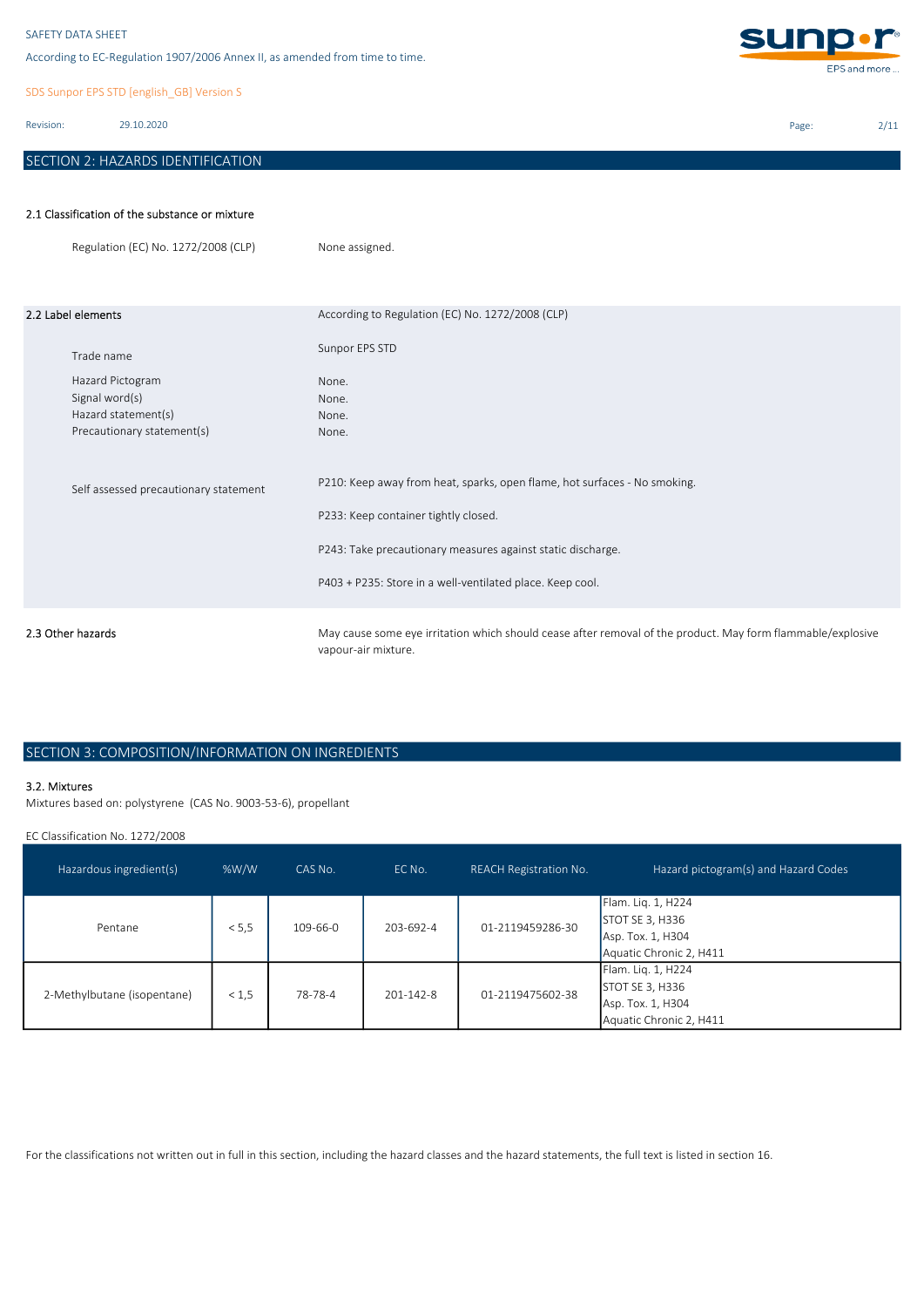According to EC-Regulation 1907/2006 Annex II, as amended from time to time.

SDS Sunpor EPS STD [english\_GB] Version S

Revision: 29.10.2020

```
 Page: 3/11
SECTION 4: FIRST AID MEASURES
```
**sunp.r** 

EPS and more ...



## 4.1 Description of first aid measures

| Inhalation   | Remove persons affected by vapour to fresh air. If symptoms persist, obtain medical attention.                                                       |
|--------------|------------------------------------------------------------------------------------------------------------------------------------------------------|
| Skin Contact | Wash skin with soap and water. If symptoms persist, obtain medical attention.                                                                        |
| Eye Contact  | Irrigate with eyewash solution or clean water, holding the eyelids apart, for at least 15 minutes. If symptoms<br>persist, obtain medical attention. |
| Ingestion    | Unlikely to be hazardous if swallowed. IF SWALLOWED: Do not induce vomiting. Obtain medical attention<br>immediately if ingested.                    |

## 4.2 Most important symptoms and effects, both acute and delayed

Eyes and Skin Contact: Redness, Irritation. Inhalation: Headache, Dizziness.

## 4.3 Indication of immediate medical attention and special treatment needed

Unlikely to be required but if necessary treat symptomatically.

# SECTION 5: FIRE-FIGHTING MEASURES

Product is not classified as flammable, but will burn on contact with flame or exposure to high temperature (see Section 9).

## 5.1 Extinguishing Media

| Suitable Extinguishing Media                                 | Water spray, foam, dry powder or CO2.                                                                                                                                                                                                                                                    |
|--------------------------------------------------------------|------------------------------------------------------------------------------------------------------------------------------------------------------------------------------------------------------------------------------------------------------------------------------------------|
| Unsuitable Extinguishing Media                               | Do not use water jet.                                                                                                                                                                                                                                                                    |
| 5.2 Special hazards arising from the substance<br>or mixture | This product may give rise to hazardous fumes in a fire. Hazardous Decomposition Products: Carbon monoxide,<br>Carbon dioxide, styrene, aliphatic hydrocarbons.                                                                                                                          |
| Advice for fire-fighters Advice for fire-fighters            | Fire fighters should wear complete protective clothing including self-contained breathing apparatus. Chemical<br>protection suit. Keep containers cool by spraying with water if exposed to fire. Flammable concentrations of<br>pentane may accumulate on storage in closed containers. |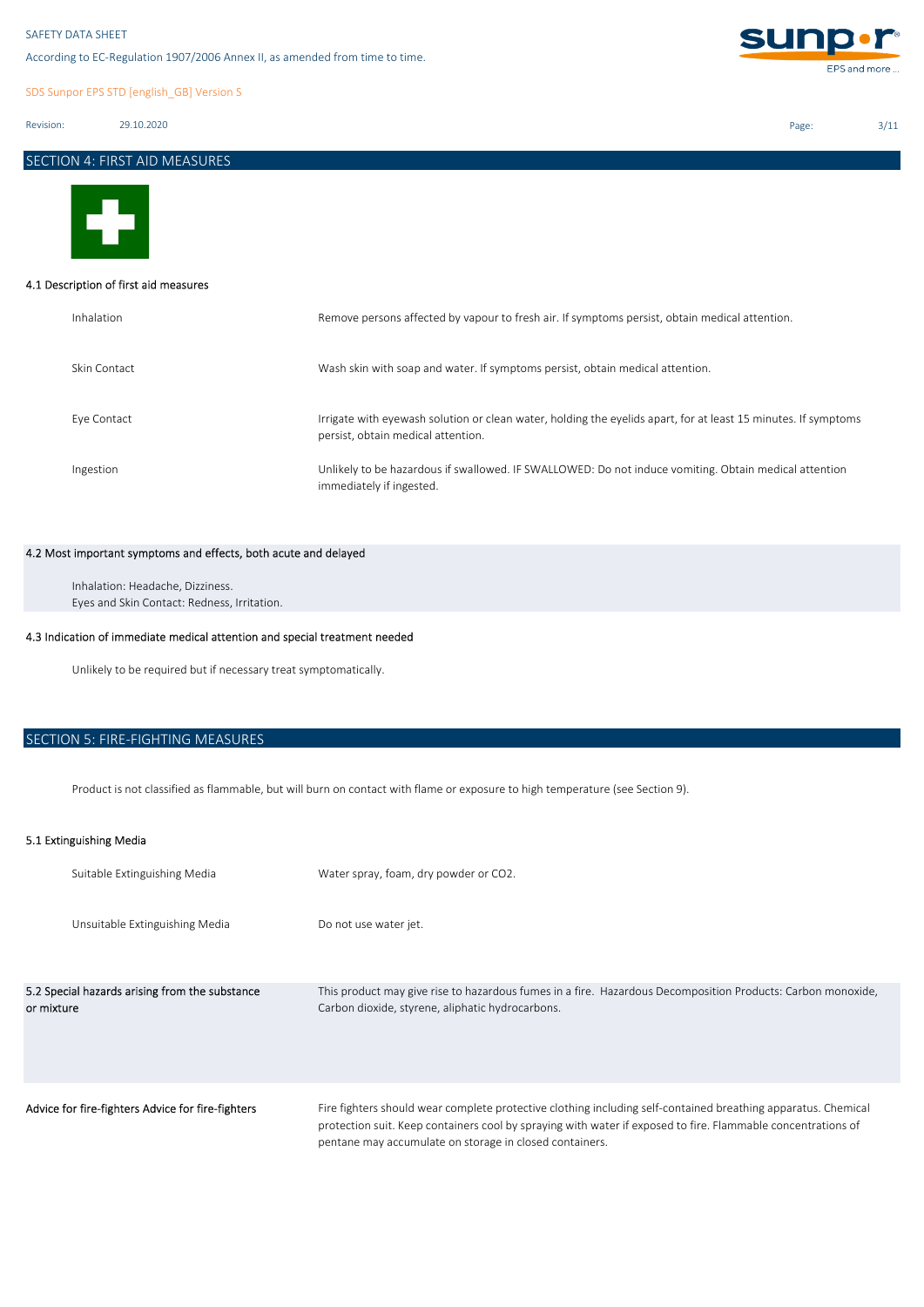SDS Sunpor EPS STD [english\_GB] Version S

Revision: 29.10.2020

## SECTION 6: ACCIDENTAL RELEASE MEASURES

6.1 Personal precautions, protective equipment and emergency procedures

Caution - spillages may be slippery.

Pentane can form explosive mixture with air. The pentane vapour is heavier than air; beware of pits and confined spaces. Remove or make safe all sources of ignition. Avoid friction, sparks, or other means of ignition. Take precautionary measures against static discharges. Use only non-sparking tools.

### 6.2 Environmental precautions

Prevent entry into drains.

### 6.3 Methods and material for containment and cleaning up

If safe to do so: Small spillages: Sweep up and shovel into waste drums or plastic bags. Transfer to a lidded container for disposal or recovery. Large spillages: Use vacuum equipment suitable for use in hazardous locations for collecting spilt materials, where practicable. Transfer to a lidded container for disposal or recovery.

# 6.4 Reference to other sections

See Also Section 8 and 13.

## SECTION 7: HANDLING AND STORAGE

#### 7.1 Precautions for safe handling

Provide adequate ventilation, including appropriate local extraction. Do not breathe dust. Avoid generation of dust clouds. Should be kept away from naked flames and other sources of ignition. Extinguish any other fire. Remove or make safe all sources of ignition. Avoid friction, sparks, or other means of ignition. The electrical system should be spark-free. Do not eat, drink or smoke when using this product. Take precautionary measures against static discharges. Ensure adequate earthing. Avoid release to the environment. Permission must be obtained from the appropriate Local Authority before disposing of waste material.

### Process Hazards

Take precautionary measures against static discharges. To avoid the buildup of static electric charge, and also the formation of an explosive pentane-air mixture, containers should be fully emptied when processing. Line velocity should not exceed 8m/s during normal pumping operations. All parts of the plant and equipment should be electrically bonded together and connected to earth. Electrical continuity should be checked at regular intervals. Antistatic clothing and footwear should be used.



Page: 4/11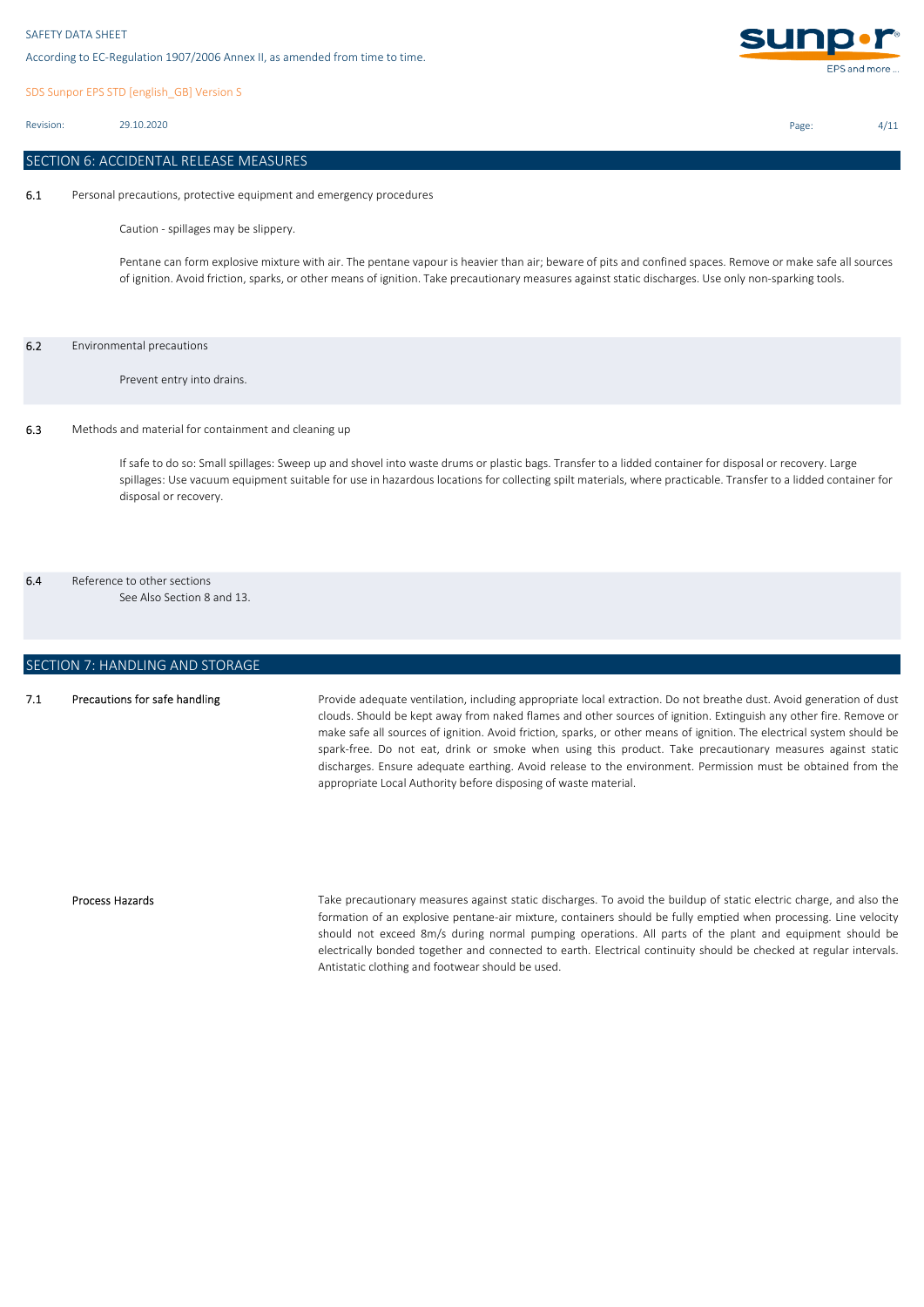7.2

```
sun
According to EC-Regulation 1907/2006 Annex II, as amended from time to time.
                                                                                                                                                       EPS and more.
SDS Sunpor EPS STD [english_GB] Version S
Revision: 29.10.2020 Page: 5/11
         Conditions for safe storage, including 
                                                       Flammable concentrations of pentane may accumulate on storage in closed containers. Before unloading freight
         any incompatibilities
                                                       containers, keep doors open and ventilate for one hour.Keep container tightly closed, in a cool, well ventilated
                                                       place.Keep away from direct sunlight and other sources of heat or ignition. Keep away from rain and moist
                                                       conditions.Bulk: Keep under inert gas.Open top tanks should be covered with an open rigid grid.Take precautionary
                                                       measures against static discharges. The electrical system should be spark-free. The product is usually supplied in
                                                       fibreboard octabins.
                                                       Storage rooms should be kept cool to reduce pentane release, and provided with a suitable ventilation system to
        Specific design for storage rooms or 
         vessels
                                                       prevent accumulation of pentane. In addition, safety devices to alert any build up of pentane/air explosive mixtures
                                                       should be used.The electrical system should be spark-free. 
         Storage Temperature
                                                       Ambient.
         Incompatible materials
                                                       Avoid storing or handling in conjunction with UN Class 1 explosives.
         Suitable containers
                                                       Steel (drums).
7.3 Specific end use(s)
                                                       Used primarily for the manufacture of foamed thermal insulation and packaging.
```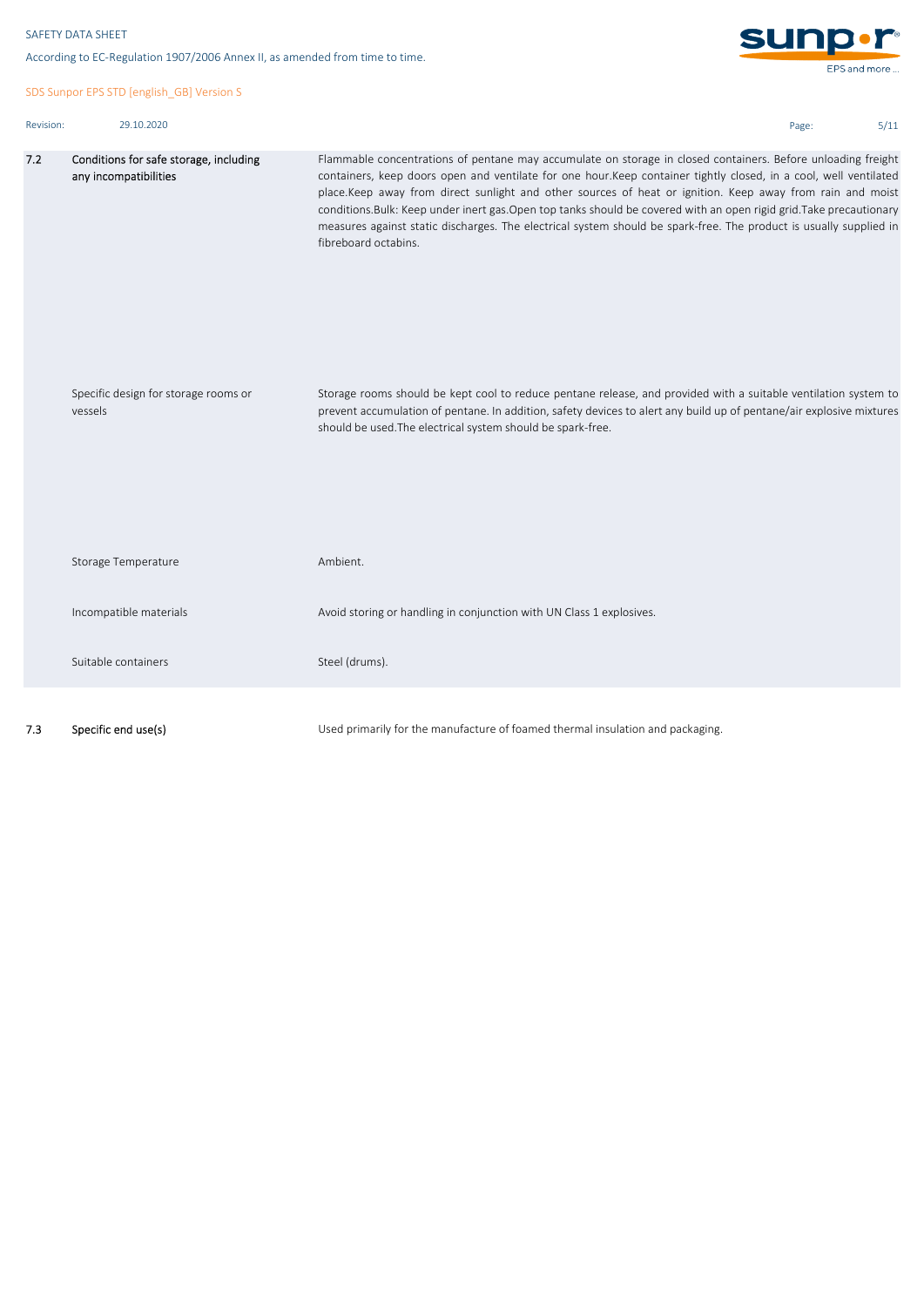SDS Sunpor EPS STD [english\_GB] Version S

Revision: 29.10.2020

## SECTION 8: EXPOSURE CONTROLS/PERSONAL PROTECTION

### 8.1 Control parameters

Occupational Exposure Limits

## United Kingdom:

.

109-66-0: pentane 78-78-4: isopentane; 2-methylbutane TWA value 3,000 mg/m3 ; 1,000 ppm (OEL (EU)) indicative TWA value 1,800 mg/m3 ; 600 ppm (WEL/EH 40 (UK))

# TWA value 3,000 mg/m3 ; 1,000 ppm (OEL (EU)) indicative

TWA value 1,800 mg/m3 ; 600 ppm (WEL/EH 40 (UK))

### 8.2 Exposure controls

8.2.1 Appropriate engineering controls Use only in well-ventilated areas.

8.2.2 Personal protection equipment

### Eye/face protection



Skin protection (Hand protection/



Respiratory protection



Thermal hazards

Environmental Exposure Controls

8.2.3

Safety spectacles.

Wear suitable gloves. Recommended: Impervious gloves (EN 374). Breakthrough time of the glove material: refer to the information provided by the gloves' producer. Wear suitable protective clothing. Antistatic safety shoes or antistatic boots.

An approved dust mask should be worn if dust is generated during handling.

Not applicable.

European Community and local provisions on Volatile Organic Substances (VOC), are to be fulfilled when they are applicable to the EPS industry.

Page: 6/11

Other)

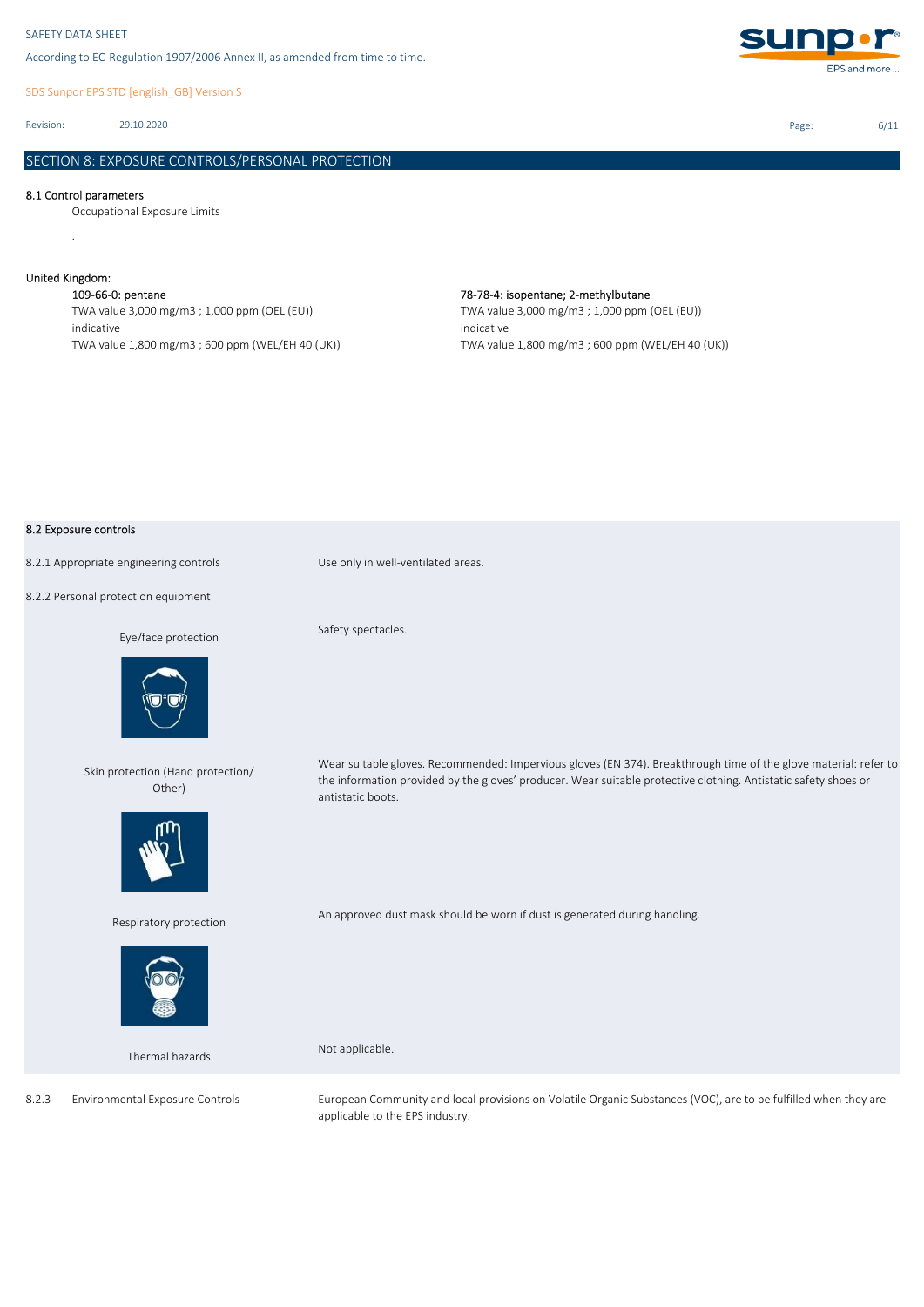SDS Sunpor EPS STD [english\_GB] Version S

Revision: 29.10.2020

# SECTION 9: PHYSICAL AND CHEMICAL PROPERTIES

These properties are the most relevant.

## 9.1 Information on basic physical and chemical properties

| Form                           | Solid, Small spherical beads.                                       |
|--------------------------------|---------------------------------------------------------------------|
| Colour                         | White or colored                                                    |
| Odour                          | Perceptible odour.                                                  |
| Odour Threshold (ppm)          | Not established.                                                    |
| pH (Value)                     | Not applicable.                                                     |
| Melting Point (°C)             | Not available.                                                      |
| Boiling Point (°C)             | Not available.                                                      |
| Flash Point (°C)               | <-50°C (Pentane)                                                    |
| Upper Explosive Limit (UEL)    | 7.8% (v/v) (Pentane)                                                |
| Lower Explosive Limit (LEL)    | 1.3% (v/v) (Pentane)                                                |
| Auto Ignition Temperature (°C) | 285°C (Pentane) (ASTM E-659)                                        |
| Evaporation rate               | Not available.                                                      |
| Flammability (solid, gas)      | In use, may form flammable/explosive vapour-air mixture.            |
| Vapour Pressure (mm Hg)        | Not available.                                                      |
| Vapour Density (Air=1)         | 2.5 (Pentane)                                                       |
| Density (g/ml)                 | 1020-1050kg/m <sup>3</sup> @ 20°C (beads)                           |
| Bulk Density (g/ml)            | circa. 600kg/m <sup>3</sup> @ 20°C                                  |
| Softening Point (°C)           | 70-75°C (beads expand with evolution of pentane)                    |
| Solubility (Water)             | Insoluble.                                                          |
| Solubility (Other)             | Soluble in aromatic hydrocarbons, halogenated solvents and ketones. |
| Partition Coefficient (n-      | Not available.                                                      |
| Octanol/water)                 |                                                                     |
| Decomposition Temperature (°C) | Not available.                                                      |
| Viscosity (mPa.s)              | Not established.                                                    |
| <b>Explosive properties</b>    | In use, may form flammable/explosive vapour-air mixture.            |
| Oxidising properties           | Not oxidising.                                                      |
| 9.2 Other information          | None.                                                               |
|                                |                                                                     |

|                   | SECTION 10: STABILITY AND REACTIVITY |                                                                                                                                                                                     |  |  |  |
|-------------------|--------------------------------------|-------------------------------------------------------------------------------------------------------------------------------------------------------------------------------------|--|--|--|
| 10.1              | Reactivity                           | Stable under normal conditions.                                                                                                                                                     |  |  |  |
| 10.2 <sub>1</sub> | Chemical stability                   | Stable under normal conditions.                                                                                                                                                     |  |  |  |
| 10.3              | Possibility of hazardous reactions   | In use, may form flammable/explosive vapour-air mixture.                                                                                                                            |  |  |  |
| 10.4              | Conditions to avoid                  | Keep away from heat, sources of ignition and direct sunlight.                                                                                                                       |  |  |  |
| 10.5              | Incompatible materials               | Avoid storing or handling in conjunction with UN Class 1 explosives.                                                                                                                |  |  |  |
| 10.6              | Hazardous Decomposition Product(s)   | Pentane, styrene monomer, carbon monoxide (in case of fire or during hot wire cutting). Release of pentane<br>increases with temperature. (beads expand with evolution of pentane). |  |  |  |



Page: 7/11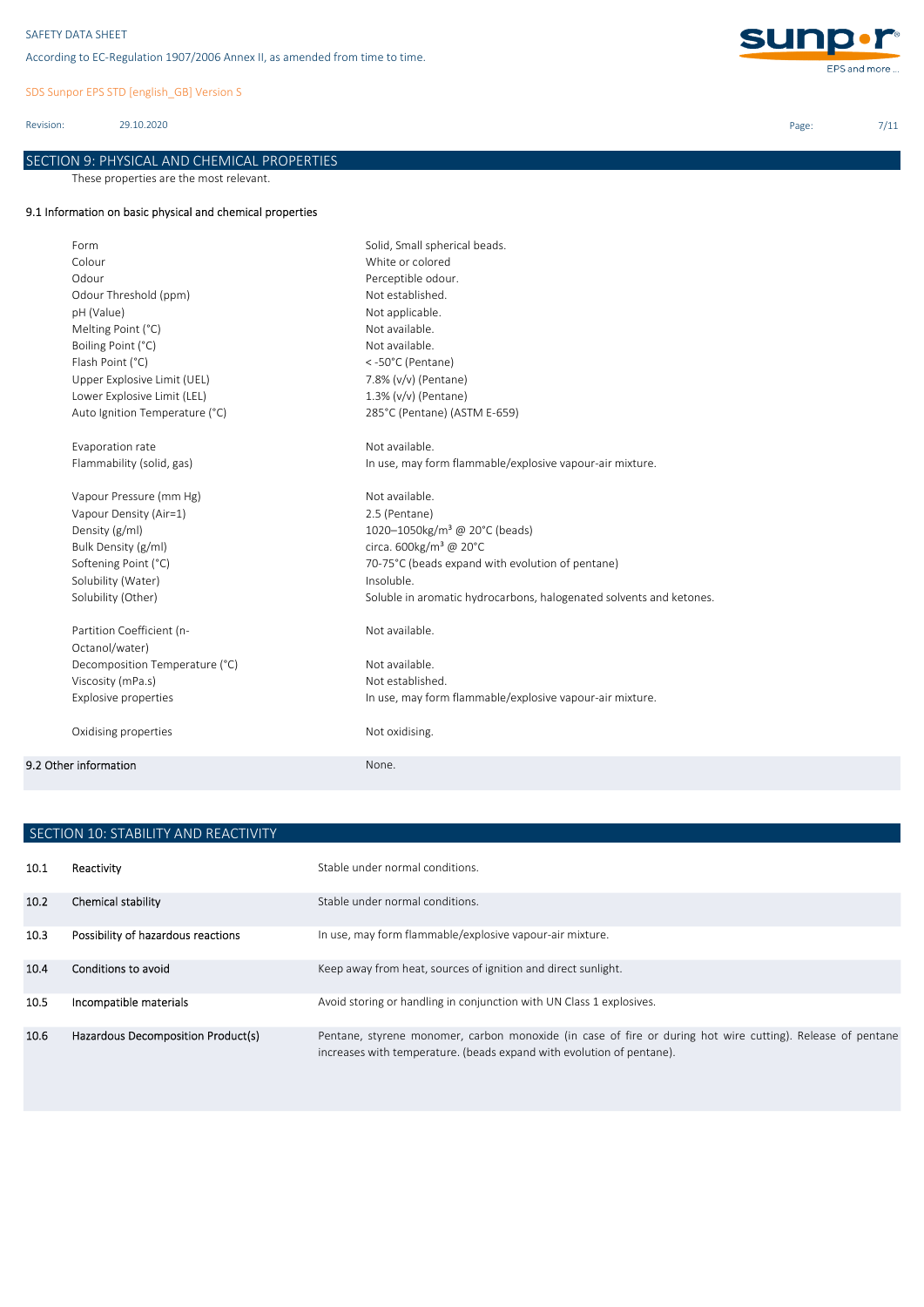SDS Sunpor EPS STD [english\_GB] Version S

Revision: 29.10.2020

## SECTION 11: TOXICOLOGICAL INFORMATION

This assessment is based on information available on similar products.

## 11.1 Information on toxicological effects

11.1.1 Polymer

| Acute toxicity            |                                                                                                                                  |
|---------------------------|----------------------------------------------------------------------------------------------------------------------------------|
| - Inhalation              | The product can evolve pentane vapours, which at high concentrations may lead to dizziness, headache and<br>anaesthetic effects. |
| - Ingestion               | Unlikely to be hazardous if swallowed.                                                                                           |
| - Skin Contact            | No data.                                                                                                                         |
| - Eye Contact             | No data.                                                                                                                         |
| Irritation                | May cause irritation to skin and eyes.                                                                                           |
| Corrosivity               | No data.                                                                                                                         |
| Sensitisation             | No data.                                                                                                                         |
| Repeated dose toxicity    | No data.                                                                                                                         |
| Carcinogenicity           | No data.                                                                                                                         |
| Mutagenicity              | No data.                                                                                                                         |
| Toxicity for reproduction | No data.                                                                                                                         |

## 11.2 Other information None.

SECTION 12: ECOLOGICAL INFORMATION

This environmental hazard assessment is based on information available on similar products.

This product contains substances which are classified as dangerous for the environment. However recent studies on aquatic organisms have shown that EPS-beads, while containing these substances, do not need to be classified for environmental hazard.

12.1 Toxicity Aquatic invertebrates:: EC50 (48 h) > 100 mg/l, Daphnia magna (OECD Guideline 202, part 1, static) Nominal concentration. The product has low solubility in the test medium. An eluate has been tested. No toxic effects occur within the range of solubility.

> Aquatic plants:: EC50 (48 h) > 100 mg/l, EC50 (72 h) > 100 mg/l (growth rate), Desmodesmus subspicatus (OECD Guideline 202, part 1, static) Nominal concentration. The product has low solubility in the test medium. An eluate has been tested.

| 12.2 | Persistence and degradability      | The product itself has not been tested. In accordance with the required stability the product is not readily biodegradable.<br>The statement has been derived from the structure of the product. It can be largely eliminated from the water by abiotic<br>processes, e.g. mechanical separation. |
|------|------------------------------------|---------------------------------------------------------------------------------------------------------------------------------------------------------------------------------------------------------------------------------------------------------------------------------------------------|
| 12.3 | Bioaccumulative potential          | The product has low potential for bioaccumulation.                                                                                                                                                                                                                                                |
| 12.4 | Mobility in soil                   | The product is essentially insoluble in water. Expandable polystyrene sinks in fresh water, may float or sink in sea water.                                                                                                                                                                       |
| 12.5 | Results of PBT and vPvB assessment | Not classified as PBT or vPvB                                                                                                                                                                                                                                                                     |
| 12.6 | Other adverse effects              | Pentane has very low Global Warming Potential (<0.00044) and zero Ozone Depletion Potential.                                                                                                                                                                                                      |



Page: 8/11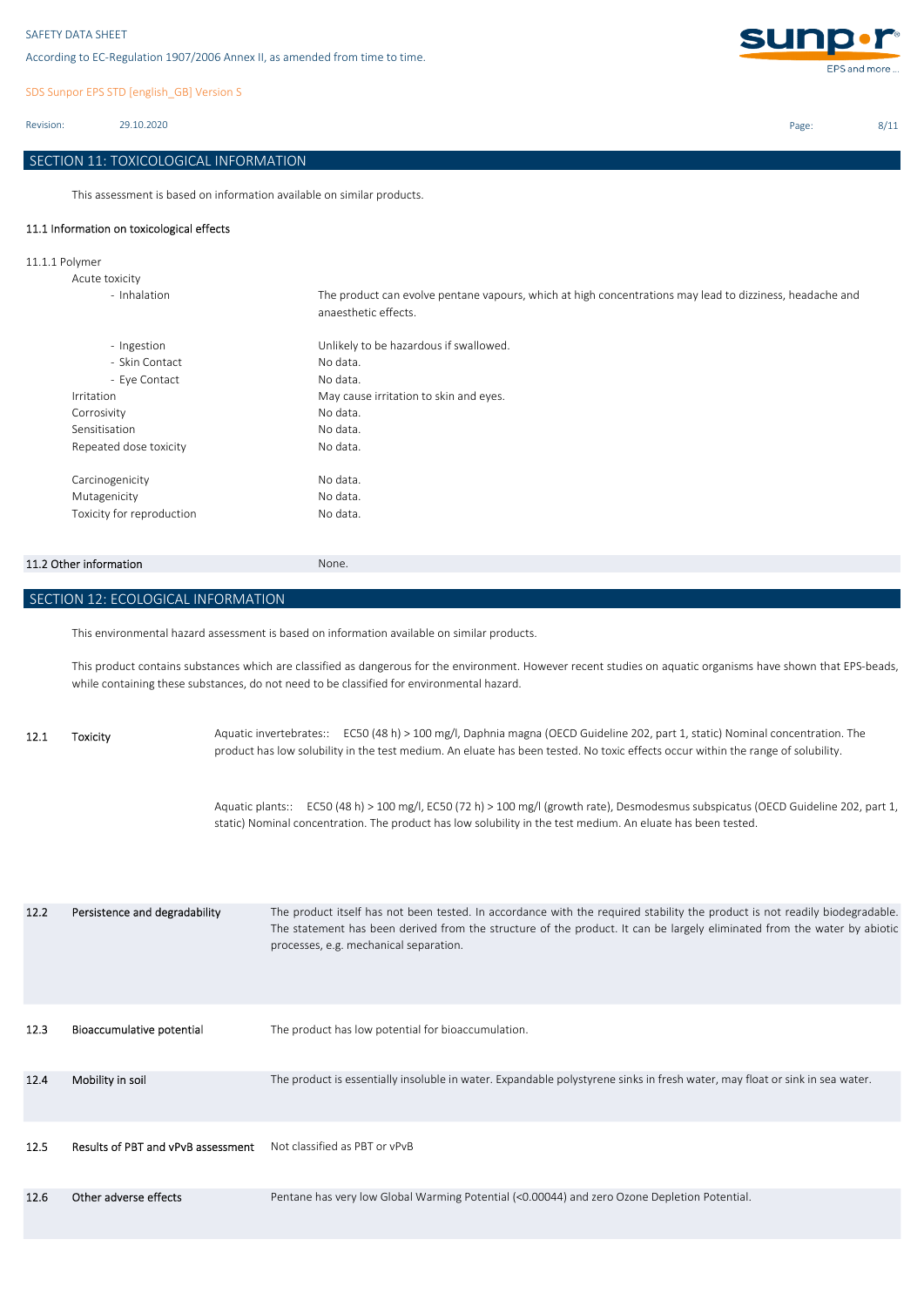SDS Sunpor EPS STD [english\_GB] Version S

Revision: 29.10.2020

13.2

|  |  | SECTION 13: DISPOSAL CONSIDERATIONS |  |
|--|--|-------------------------------------|--|
|--|--|-------------------------------------|--|

Surplus, unused, old beads may still contain residual pentane. Therefore product has to be treated using all the safety measures in place for the fresh material. See Also Section 7.

| 13.1 | Waste treatment methods | Recover or recycle if possible. Remove all packaging for recovery or disposal. Normal disposal is via incineration<br>operated by an accredited disposal contractor. |
|------|-------------------------|----------------------------------------------------------------------------------------------------------------------------------------------------------------------|
|      |                         |                                                                                                                                                                      |

Additional Information **Dispose of contents in accordance with local**, state or national legislation.

**14.1 UN number UN2211** 14.2 **14.3** Transport hazard class(es) **Proport** 14.3 **14.4 Packing Group Committee Committee Committee Committee Committee Committee Committee Committee Committee C** 14.5 Environmental hazards **Environmental hazards** Mone. Not classified as a Marine Pollutant. 14.6 Special precautions for user **14.6** 633: Keep away from any source of ignition. 14.7 Transport in bulk according to Annex Mot applicable. 14.8 Additional Information **Accord Eduard Hazard Identification Number: 90** Tunnel Restriction Code: D/E IMDG EMS F-A, S-I Hazard label(s) Sea transport (IMDG) Air transport (ICAO/IATA) Transport or conveyance outside the manufacturing premises: Apply the requirements of the regulations on transport of dangerous goods and the manufacturer's recommendation on safe loading, transporting, unloading of the material. II of MARPOL73/78 and the IBC Code Additional Information Transport or conveyance within the manufacturing premises: Refer to the internal procedures and information provided by this document. Special precautions for user POLYMERIC BEADS, EXPANDABLE, evolving flammable vapour. SECTION 14: TRANSPORT INFORMATION Proper Shipping Name

UN Class 9 miscellaneous hazard label



Page: 9/11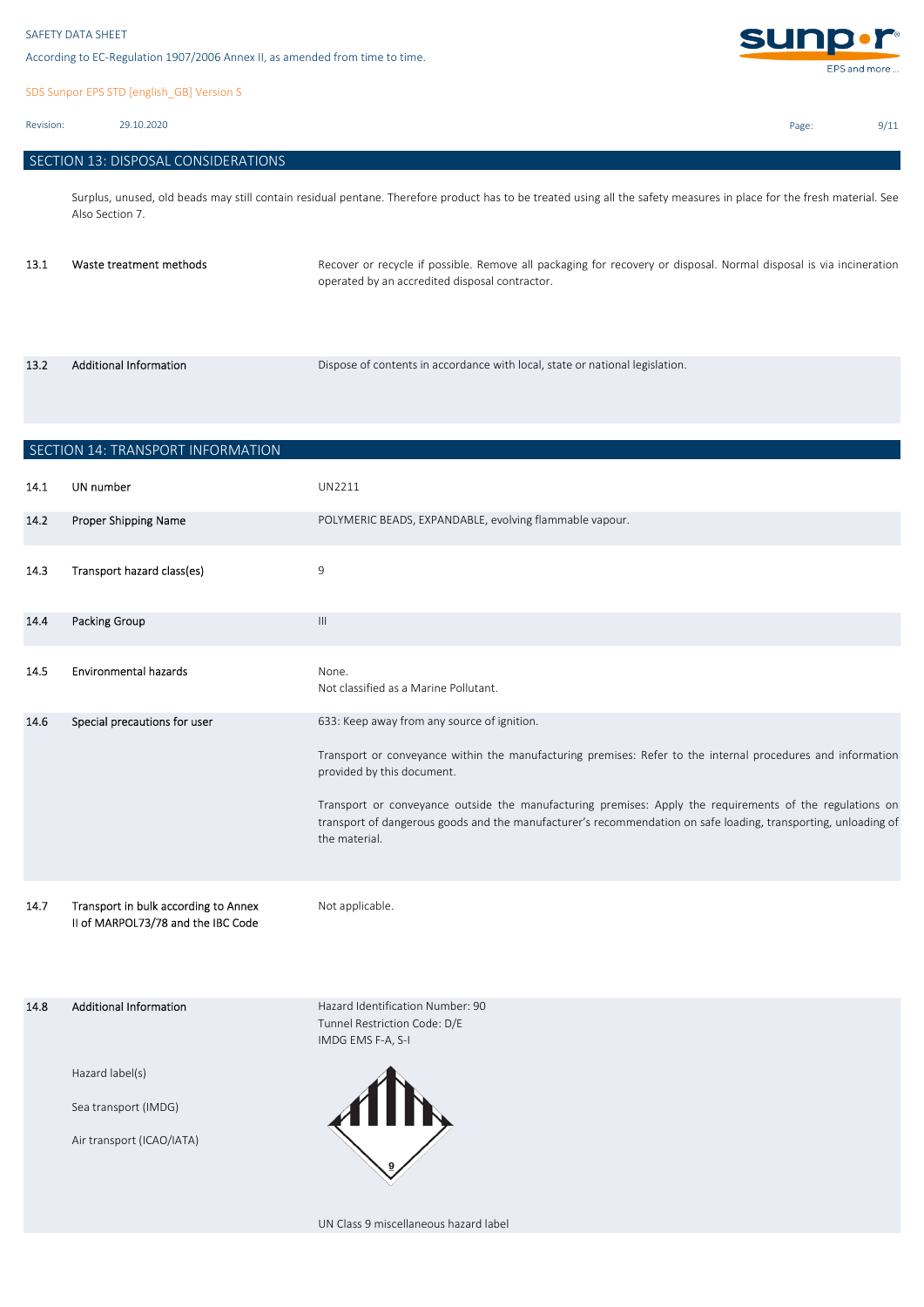SDS Sunpor EPS STD [english\_GB] Version S

29.10.2020 Revision:

## SECTION 15: REGULATORY INFORMATION

#### 15.1 Safety, health and environmental regulations/legislation specific for the substance or mixture

The data should be considered when making any assessment under the Control of Substances Hazardous to Health Regulations (COSHH), and related guidance, for example, 'COSHH Essentials' (United Kingdom).

Directive 94/62/EC on packaging and packaging waste.

If other regulatory information applies that is not already provided elsewhere in this safety data sheet, then it is described in this subsection.

15.2 Chemical Safety Assessment Chemical Safety Assessment not required. Exposure scenarios of registered components are available on request.

## SECTION 16: OTHER INFORMATION

In addition to the information given in the safety data sheet we refer to the product specific 'Technical Information'.

Full text of the classifications, including the hazard classes and the hazard statements, if mentioned in section 2 or 3:

| Aspiration hazard                                  |
|----------------------------------------------------|
| Flammable liquids                                  |
| Specific target organ toxicity $-$ single exposure |
| Hazardous to the aquatic environment - chronic     |
| Extremely flammable liquid and vapour.             |
| May be fatal if swallowed and enters airways.      |
| May cause drowsiness or dizziness.                 |
| Toxic to aquatic life with long lasting effects.   |
|                                                    |

\* Data changed from previous version



Page: 10/11